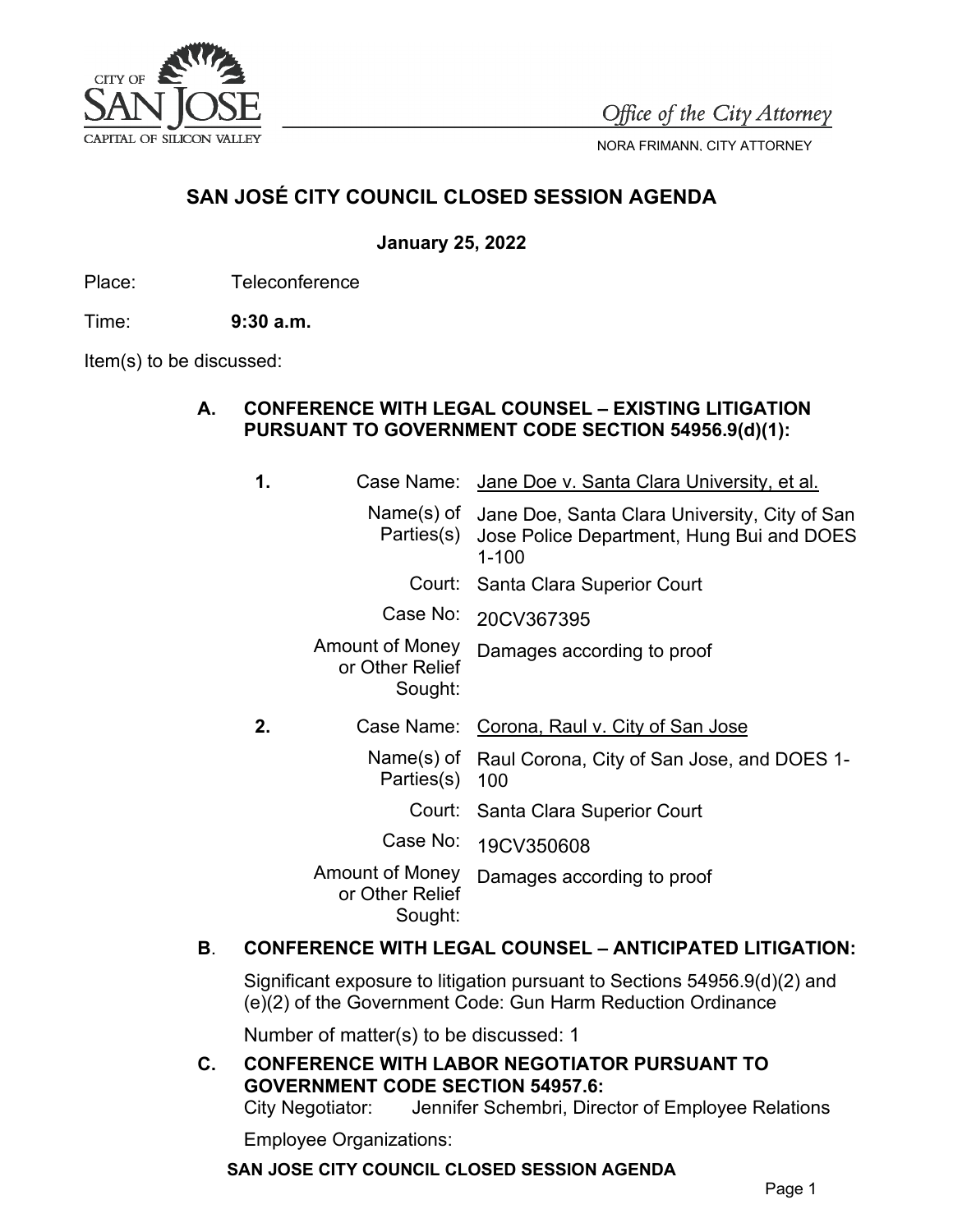| 1. | Organization or<br>Name and Title of<br>Unrepresented<br>Employees:<br>Nature of<br>negotiations:<br>Name of Existing<br>Contract or MOA:<br>How to Obtain a<br>copy of Existing<br><b>Contract or MOA:</b>        | <b>Association of Building, Mechanical and</b><br><b>Electrical Inspectors (ABMEI)</b><br>wages/salaries, hours, working conditions, etc.<br>Memorandum of Agreement - City of San José<br>and Association of Building, Mechanical and<br>Electrical Inspectors (ABMEI)<br>Web:<br>http://www.sanjoseca.gov/index.aspx?NID=508<br>Telephone – Employee Relations: (408) 535- |
|----|--------------------------------------------------------------------------------------------------------------------------------------------------------------------------------------------------------------------|------------------------------------------------------------------------------------------------------------------------------------------------------------------------------------------------------------------------------------------------------------------------------------------------------------------------------------------------------------------------------|
| 2. | Organization or<br>Name and Title of<br>Unrepresented<br>Employees:<br>Nature of<br>negotiations:<br>Name of Existing<br><b>Contract or MOA:</b><br>How to Obtain a<br>copy of Existing<br><b>Contract or MOA:</b> | 8150<br><b>Association of Engineers &amp; Architects</b><br>(AEA)<br>wages/salaries, hours, working conditions, etc.<br>Memorandum of Agreement — City of San<br>José and Association of Engineers &<br>Architects (AEA)<br>Web:<br>http://www.sanjoseca.gov/index.aspx?NID=508<br>Telephone – Employee Relations: (408) 535-<br>8150                                        |
| 3. | Organization or<br>Name and Title of<br>Unrepresented<br>Employees:<br>Nature of<br>negotiations:<br>Name of Existing<br><b>Contract or MOA:</b><br>How to Obtain a<br>copy of Existing<br><b>Contract or MOA:</b> | <b>Association of Maintenance Supervisory</b><br>Personnel (AMSP)<br>wages/salaries, hours, working conditions, etc.<br>City of San José - Association of Maintenance<br>Supervisory Personnel (AMSP) Benefit &<br><b>Compensation Summary</b><br>Web:<br>http://www.sanjoseca.gov/index.aspx?NID=508<br>Telephone – Employee Relations: (408) 535-<br>8150                  |
| 4. | Organization or<br>Name and Title of<br>Unrepresented<br>Employees:                                                                                                                                                | <b>City Association of Management Personnel</b><br><b>Agreement (CAMP)</b>                                                                                                                                                                                                                                                                                                   |

**SAN JOSE CITY COUNCIL CLOSED SESSION AGENDA**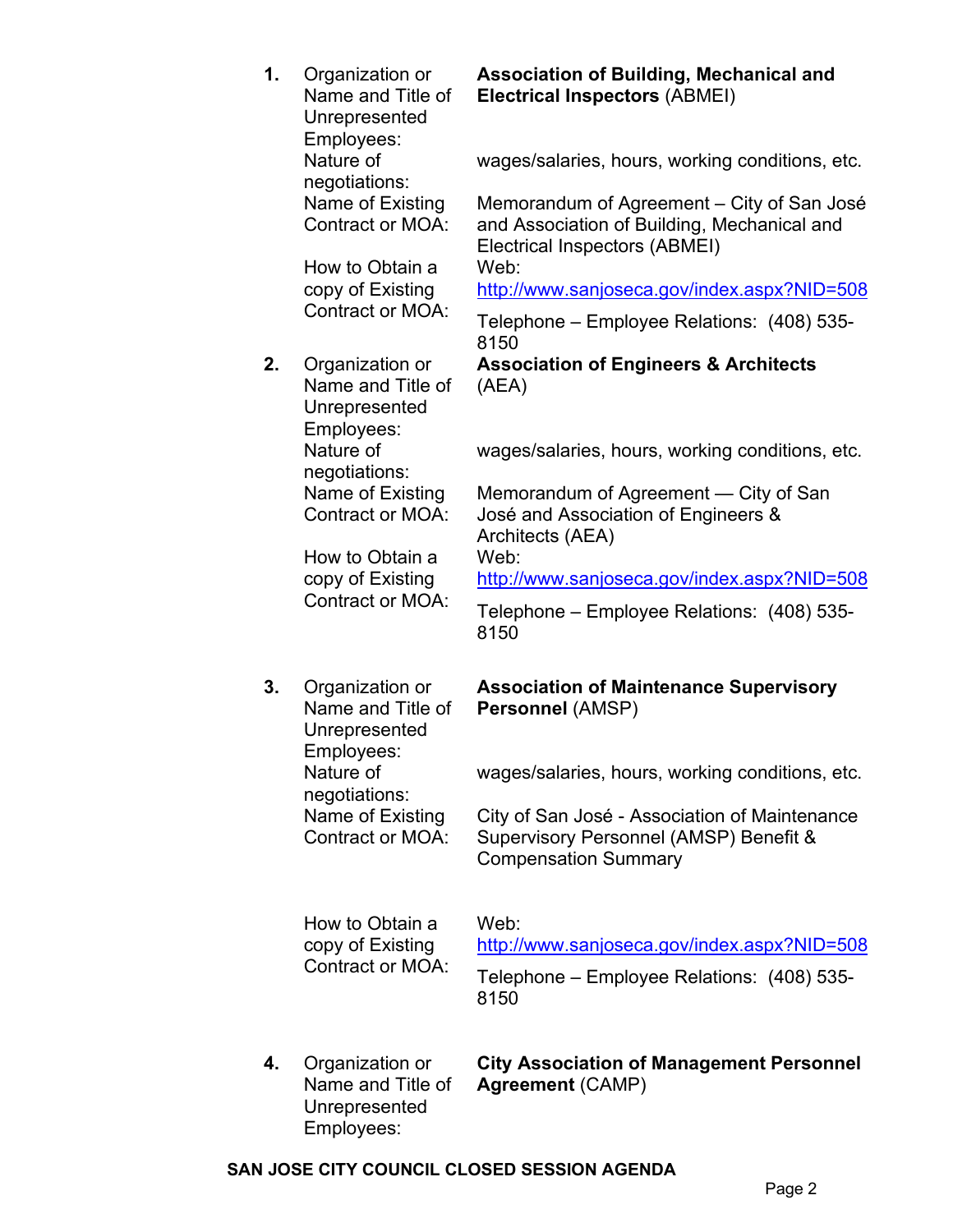|                | Nature of<br>negotiations:<br>Name of Existing<br>Contract or MOA:<br>How to Obtain a<br>copy of Existing<br><b>Contract or MOA:</b>                                                                               | wages/salaries, hours, working conditions, etc.<br>Benefit & Compensation Summary — City of<br>San José and City Association of Management<br><b>Personnel Agreement</b><br>Web:<br>http://www.sanjoseca.gov/index.aspx?NID=508<br>Telephone – Employee Relations: (408) 535-<br>8150                                                                                       |
|----------------|--------------------------------------------------------------------------------------------------------------------------------------------------------------------------------------------------------------------|-----------------------------------------------------------------------------------------------------------------------------------------------------------------------------------------------------------------------------------------------------------------------------------------------------------------------------------------------------------------------------|
| 5.             | Organization or<br>Name and Title of<br>Unrepresented<br>Employees:<br>Nature of<br>negotiations:<br>Name of Existing<br>Contract or MOA:<br>How to Obtain a<br>copy of Existing<br><b>Contract or MOA:</b>        | <b>International Association of Firefighters</b><br>(IAFF), Local 230 (IAFF#230)<br>wages/salaries, hours, working conditions, etc.<br>Memorandum of Agreement Between City of<br>San José and International Association of<br>Firefighters (IAFF), Local 230<br>Web:<br>http://www.sanjoseca.gov/index.aspx?NID=508<br>Telephone – Employee Relations: (408) 535-<br>8150  |
| 6.             | Organization or<br>Name and Title of<br>Unrepresented<br>Employees:<br>Nature of<br>negotiations:<br>Name of Existing<br><b>Contract or MOA:</b><br>How to Obtain a<br>copy of Existing<br><b>Contract or MOA:</b> | <b>International Brotherhood of Electrical</b><br>Workers, Local 332 (IBEW)<br>wages/salaries, hours, working conditions, etc.<br>Memorandum of Agreement Between City of<br>San José and International Brotherhood of<br>Electrical Workers, Local 332 (IBEW)<br>Web:<br>http://www.sanjoseca.gov/index.aspx?NID=508<br>Telephone - Employee Relations: (408) 535-<br>8150 |
| 7 <sub>1</sub> | Organization or<br>Name and Title of<br>Unrepresented<br>Employees:<br>Nature of<br>negotiations:                                                                                                                  | <b>Municipal Employees' Federation, AFSCME</b><br>Local 101, AFL-CIO (MEF)<br>wages/salaries, hours, working conditions, etc.                                                                                                                                                                                                                                               |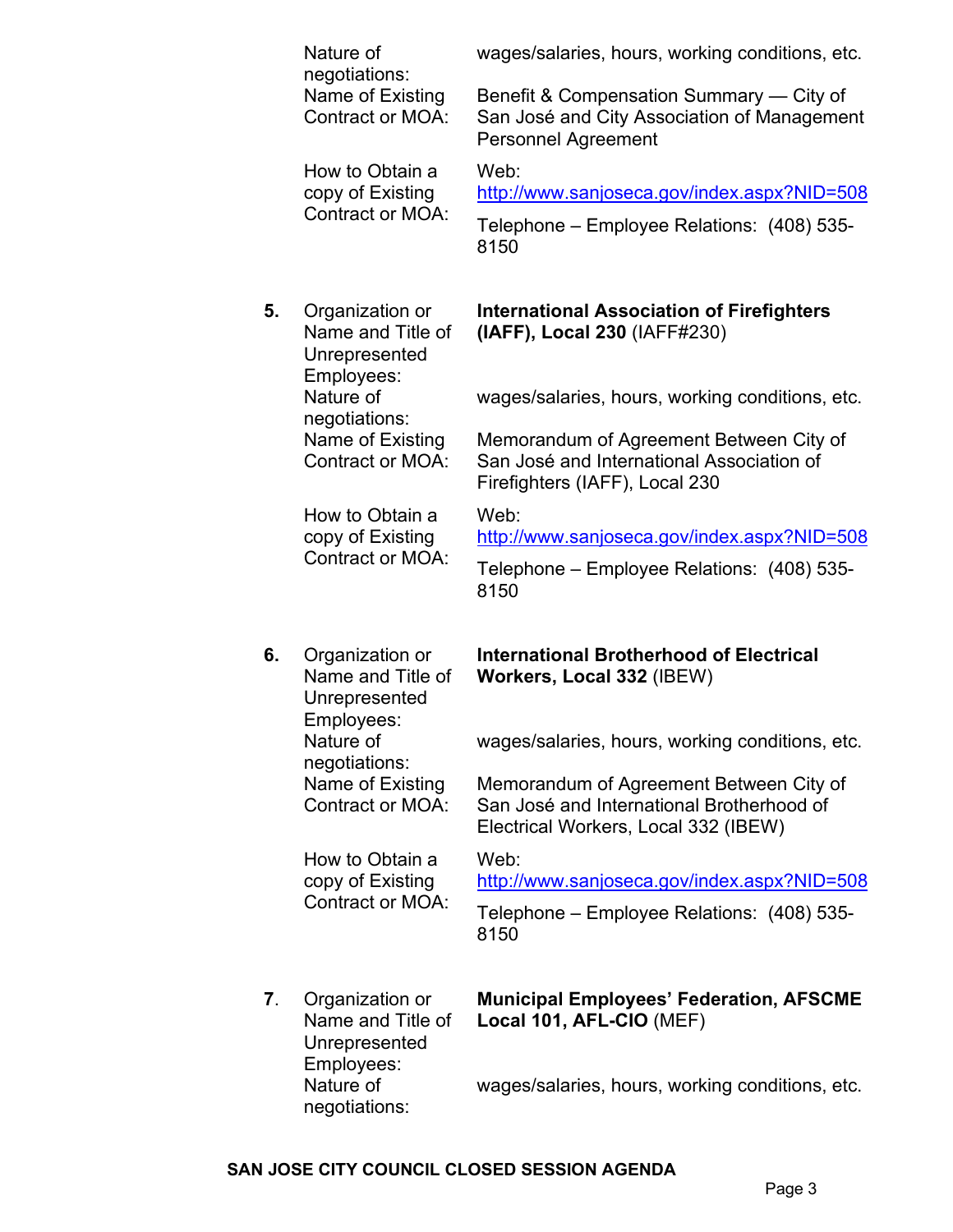|                                                                | Name of Existing<br>Contract or MOA:                                | Memorandum of Agreement — City of San<br>José and Municipal Employees' Federation,<br>AFSCME Local 101, AFL-CIO           |
|----------------------------------------------------------------|---------------------------------------------------------------------|---------------------------------------------------------------------------------------------------------------------------|
|                                                                | How to Obtain a<br>copy of Existing                                 | Web:<br>http://www.sanjoseca.gov/index.aspx?NID=508                                                                       |
|                                                                | <b>Contract or MOA:</b>                                             | Telephone – Employee Relations: (408) 535-<br>8150                                                                        |
| 8.                                                             | Organization or<br>Name and Title of<br>Unrepresented<br>Employees: | International Union of Operating Engineers,<br>Local No. $3$ (OE#3)                                                       |
|                                                                | Nature of<br>negotiations:                                          | wages/salaries, hours, working conditions, etc.                                                                           |
|                                                                | Name of Existing<br>Contract or MOA:                                | Memorandum of Agreement Between City of<br>San José and International Union of Operating<br>Engineers, Local No. 3 (OE#3) |
| How to Obtain a<br>copy of Existing<br><b>Contract or MOA:</b> |                                                                     | Web:<br>http://www.sanjoseca.gov/index.aspx?NID=508                                                                       |
|                                                                | Telephone – Employee Relations: (408) 535-<br>8150                  |                                                                                                                           |
| 9.                                                             | Organization or<br>Name and Title of                                |                                                                                                                           |
|                                                                |                                                                     | <b>Peace Officer Park Ranger Association</b><br>(POPRA)                                                                   |
|                                                                | Unrepresented<br>Employees:<br>Nature of                            | wages/salaries, hours, working conditions, etc.                                                                           |
|                                                                | negotiations:<br>Name of Existing<br><b>Contract or MOA:</b>        | Memorandum of Agreement — City of San<br>José and Peace Officer Park Ranger<br>Association                                |
|                                                                | How to Obtain a<br>copy of Existing                                 | Web:<br>http://www.sanjoseca.gov/index.aspx?NID=508                                                                       |
|                                                                | <b>Contract or MOA:</b>                                             | Telephone – Employee Relations: (408) 535-<br>8150                                                                        |
| 10.                                                            | Organization or                                                     | San José Police Officers' Association                                                                                     |
|                                                                | Name and Title of<br>Unrepresented                                  | (SJPOA)                                                                                                                   |
|                                                                | Employees:<br>Nature of<br>negotiations:                            | wages/salaries, hours, working conditions, etc.                                                                           |

# **SAN JOSE CITY COUNCIL CLOSED SESSION AGENDA**